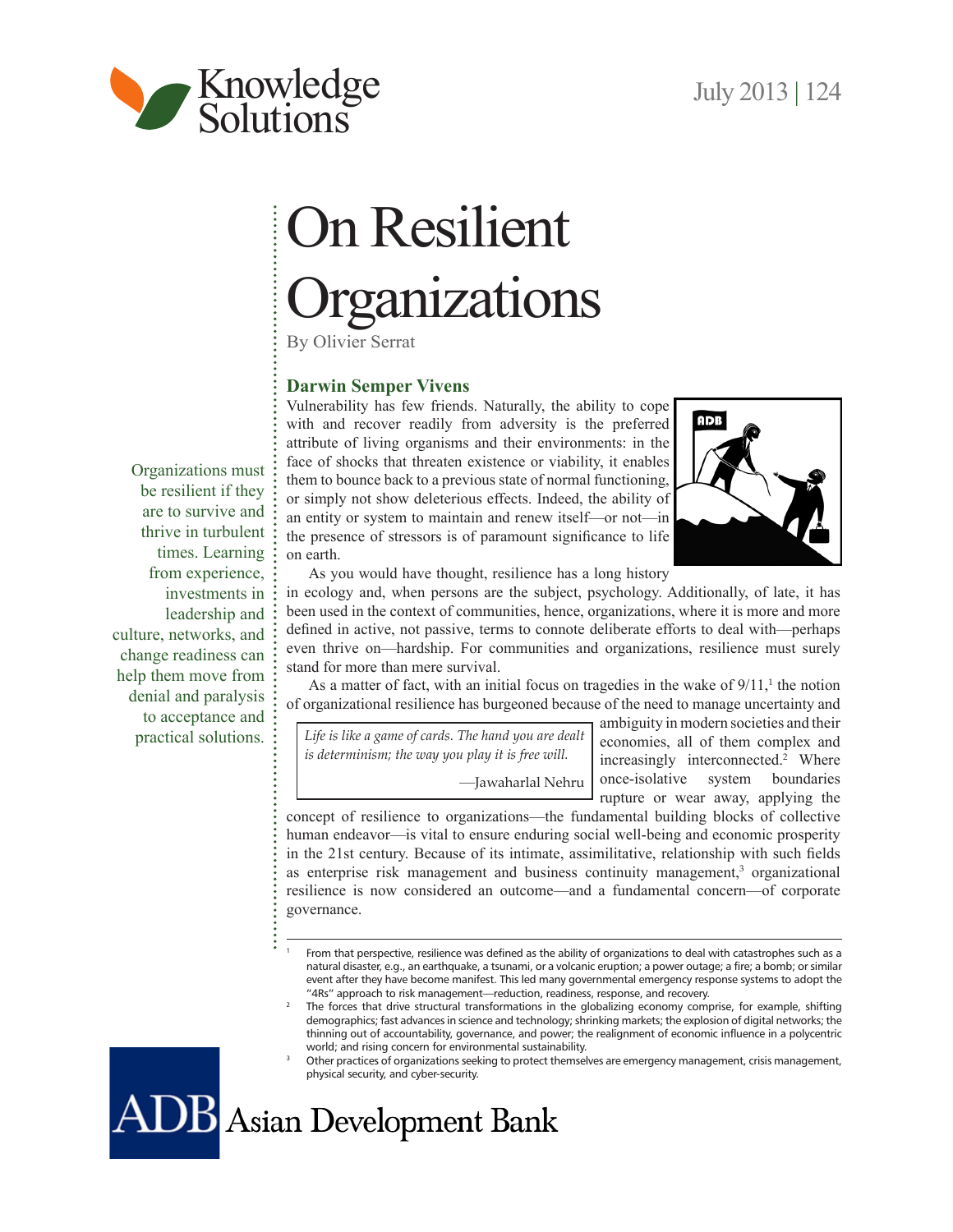

#### **The Case for Organizational Resilience**

Certainly, in the private sector, success has never been so fragile:<sup>4</sup> large organizations fail more often than in the

past.<sup>5</sup> Every day, the sustainability of organizations is tested in a world that constantly changes and offers new challenges: in deference to the Red Queen hypothesis, depending of course on the environment they operate in, it is as if they must get better just to keep in the same place.<sup>6</sup> Therefore, with respect to organizational resilience, beyond unrewarding portrayals of maladaptive processes and on a par with concepts of the learning organization, emerging ideas evolve ways to accommodate environmental turbulence and effectively manage disruptive change<sup>7</sup> and its pace<sup>8</sup> to engage, adjust, adapt, and recover; capture or realize opportunity; and in some cases actually morph to become stronger on account of the experience.

*When, in an epoch of change, tomorrow is necessarily different from yesterday, and so new things need to be done, what are the questions to be asked before the solutions are sought? Action learning differs from normal training (education, development) in that its primary objective is to learn how to ask questions in conditions of risk, rather than to find the answers to questions that have already been precisely defined by others—and that do not allow ambiguous responses because the examiners have all the approved answers.*

—Reginald Revans

Every organization faces a unique risk landscape and resilience thinking must embrace learning. Achieving

*Do I contradict myself? Very well then I contradict myself, (I am large, I contain multitudes).*

—Walt Whitman

desirable outcomes amid strain requires creativity and innovation, aka, competencies borne of practiced skill at harnessing internal and external resources<sup>9</sup> and authority productively to address issues at the edge of chaos.<sup>10</sup> Importantly, given the developmental properties of resilience, the capacity to constantly adapt, improvise, and

even shape change can only spring from latent potential at individual, group, and organizational levels, nurtured over a history of prior experience.<sup>11</sup> As organizations build on the past to expand their behavioral repertoires across new competencies the range of possible actions they can take to meet hazards grows in breadth and depth. They are not error-free, yet errors do not disable them: they become high-reliability organizations that continuously focus on performance.

Responding without delay, thoroughly, and constructively with minimal stress to unexpected events and circumstances is now an organizational imperative, alongside client*There exist some evils so terrible and some misfortunes so horrible that we dare not think of them, whilst their very aspect makes us shudder; but if they happen to fall on us, we find ourselves stronger than we imagined; we grapple with our ill luck, and behave better than we expected we should.*

—Jean de La Bruyère

÷

<sup>4</sup> The average lifespan of a company listed in Standard & Poor's 500 index of leading companies in the United States has shrunk by more than 50 years over the last century, from 67 years in the 1920s to only 15 years of late.

<sup>5</sup> Irrespective of an organization's lifespan, dysfunctions in sectors such as business, disaster assistance, energy, environment, healthcare, humanitarian aid, international relations, or transport can beget terrible upshots.

<sup>6</sup> Organizational evolution would have it thus: faced with competition, an organization is likely to look for ways to raise its performance; when successful, generative learning boosts its competitive strength, which in turn triggers adaptive learning in resistant rivals and makes them more robust, thereby inciting the first organization to continue to learn more.

<sup>7</sup> Here, disruptive change is brought about by surprises that destabilize organizational performance and can even threaten viability.

<sup>8</sup> The pace of change is driven by variations in the kind, number, and recurrence of conditions an organization experiences.

<sup>9</sup> Here, the term "resource" is taken in its broadest sense, meaning, a financial, human, informational, and material resource, including a service, made available to a system so that it can function.

<sup>10</sup> Complexity thinking helps analyze what has become a key descriptor of our world. Eschewing reductionism, which interprets data and information in simple terms, it offers pointers where organizations find it difficult to predict, control, and influence because of selforganization and co-evolution. When a system risks decline or collapse— stagnation is not an option in a competitive world, double-loop and triple-loop learning can remedy inadequacies and leapfrog the (inexorably declining) curve of organizational performance over time.

<sup>11</sup> To overcome the innate cognitive, ideological, political, and strategic barriers to organizational sustainability that crises expose, three basic questions would need answering after each experience: (i) what have we learned? (ii) how—or in what conditions—did we learn? and (iii) how can we integrate what we learned in individual and collective capabilities to understand complex, interdependent issues; engage in reflective, generative conversations; and cultivate personal and shared aspirations?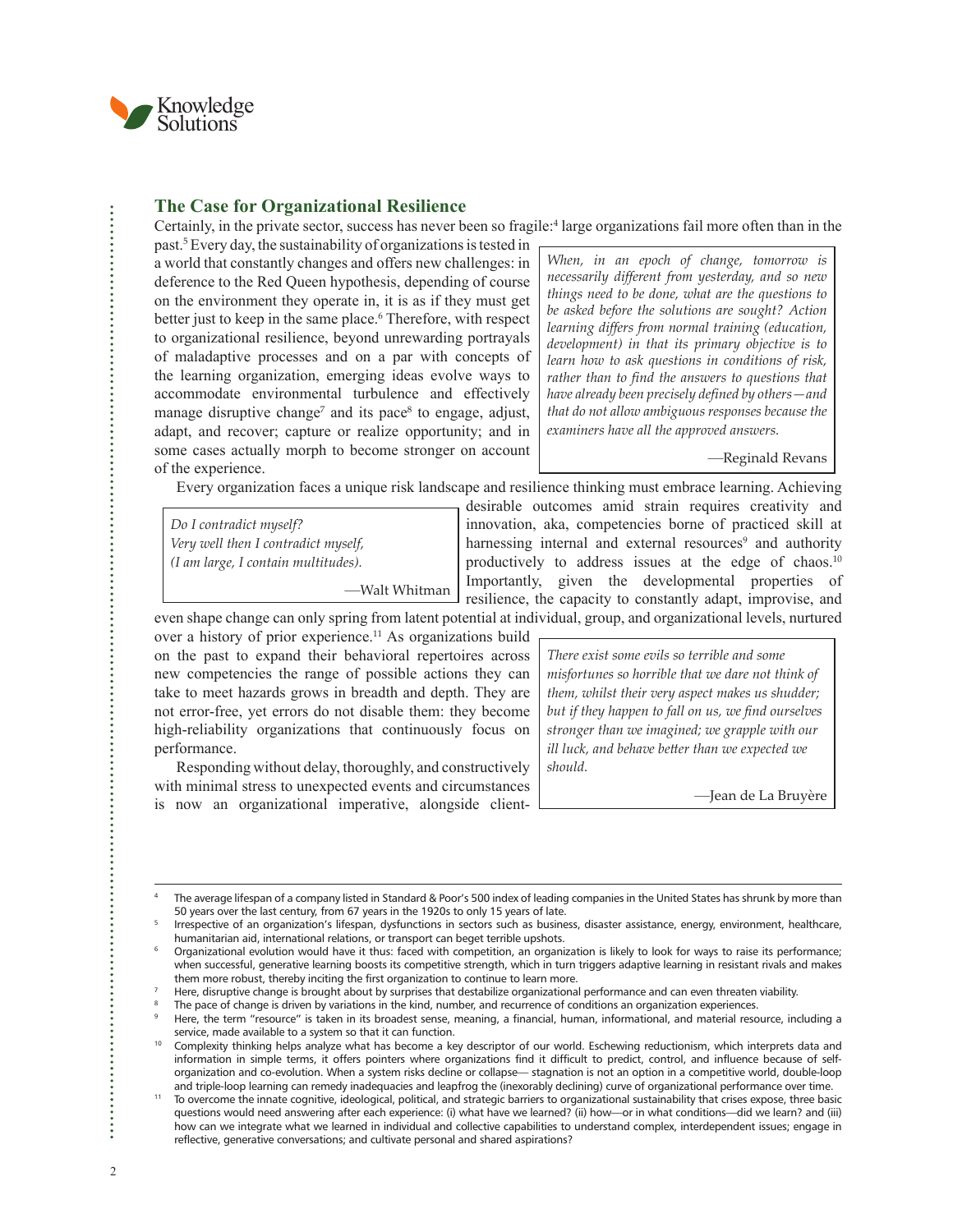orientation and agility.<sup>12</sup> In times of change, organicity<sup>13</sup> trumps the day through structural flexibility, viz, relaxation of command and control; expansive processing of information; and opportunistic appropriation of redundancy, slack resources, and capabilities for improvisation.<sup>14</sup>

## **Dimensions of Organizational Resilience**

Resilience is neither a series of principles nor an end state: it is a never-ending journey that, within a risk landscape, is conditioned as much else by organization, people, knowledge, and technology, as well as the interactions<sup>15</sup> among these. Notwistanding, in the here and now of recurrent crises, resilience must be an act of

*Happiness is not the absence of problems but the ability to deal with them.*

—H. Jackson Brown

mindful,<sup>16</sup> strategic anticipation and active waiting spanning day-to-day, exceptional, and emergency management.

Interest in organizational resilience grows daily but, sorry to say, the state of the art still leaves much to be desired—to date, most of the literature propounds generic traits. They

include such recommendations as: avoid being overprotective; bounce back from adversity; build a culture of commitment and accountability; entertain the inconceivable; foster trust between leaders and teams; listen to complainers; make sure employees engage with the strategy of the business; move the goal posts every three years; put your motivators where your mouth is; refuse to rest on your laurels; self-correct; shore up your decision-making processes; show the courage of your convictions; think horizontally; use people to change people; etc.

Yes, certainly … But, what specifically might it be that makes some organizations survive and thrive in turbulent times? Helpfully, Resilient Organizations suggest that the resilience of an organization is a function of three interdependent attributes: (i) leadership and culture—which define the adaptive capacity of the organization; (ii) networks—which amount to the internal and external relationships fostered and developed for the organization to leverage when needed; and (iii) change readinesss—which signifies the planning undertaken and direction established to enable the organization to be change-ready.<sup>17</sup>

 $12$  Agility is the twin of resilience. It connotes with the means to move rapidly and flexibly to reap benefits from opportunities or adapt to threats arising from volatile environments. Fleetness of foot or, better, the ability to change the rules of the game typifies agility. For latitude, by and large, organizations need to develop: (i) financial agility—this means having liquidity with which to absorb downturns and buy the freedom to venture, (ii) operational agility—this equates with being lean and efficient, (iii) organizational agility—this entails having less hierarchical and more empowering structures that involve and engage personnel, and (iv) portfolio agility—this signifies being able to reallocate, reshape, or reinvent resources with all necessary speed. From such broad-based capability, they can then—as a matter of orchestrated routine—strategize dynamically, correctly perceive environmental transformations, test possible responses, and implement changes in, say, capabilities, methods of delivery, operations, policy, processes, products, services, strategy, structures, systems and their interactions, and technology.

<sup>&</sup>lt;sup>13</sup> Tom Burns and George Stalker contrasted what they termed "organic" and "mechanistic" forms of organization more than 50 years ago. A mechanistic management system befits stable conditions; an organic form meets changing conditions. In a closed system design, the former exhibits low levels of uncertainty typified by centralized decision making, low integration of offices and departments and functional areas, standardization and formalization, and low differentiation of tasks; in an open system design, the latter exhibits higher levels of uncertainty characterized by decentralized decision making, high integration of offices and departments and functional areas, little standardization and formalization, and high differentiation of tasks. This said, there is no optimum way of organizing: configuration is conditioned by the efforts a venture deploys to achieve landscape fitness. See Tom Burns and George Stalker. 1961. *The Management of Innovation*. Tavistock.

<sup>14</sup> To improvise is to do something on the spur of the moment without preparation and with what resources are available.

<sup>15</sup> An aside on organizational silos is warranted. The *Knowledge Solutions* on bridging organizational silos explain that large organizations rely on teams to develop and deliver products and services. However, the defining characteristics of specialized units often hamper collaboration among different parts of an organization. Promoting intra-organizational resilience demands that an enabling environment be built for effective cross-functional teamwork. See ADB. 2010. *Bridging Organizational Silos*. Manila. Available: [www.adb.org/publications/bridging](http://www.adb.org/publications/bridging-organizational-silos)[organizational-silos](http://www.adb.org/publications/bridging-organizational-silos)

<sup>&</sup>lt;sup>16</sup> The *Knowledge Solutions* on knowledge behaviors showcase 16 habits of mind that attend to value, inclination, sensitivity, capability, and commitment—all defined toward behaving intelligently when confronted with problems. See ADB. 2012. *On Knowledge Behaviors*. Manila. Available: [www.adb.org/publications/knowledge-behaviors](http://www.adb.org/publications/knowledge-behaviors)

<sup>&</sup>lt;sup>17</sup> Resilient Organizations also provides a resilience benckmark tool and associated questionnaire to gauge the resilience of an organization, monitor progress over time, and compare resilience strengths and weaknesses against other organizations in the sector of interest or of a similar size.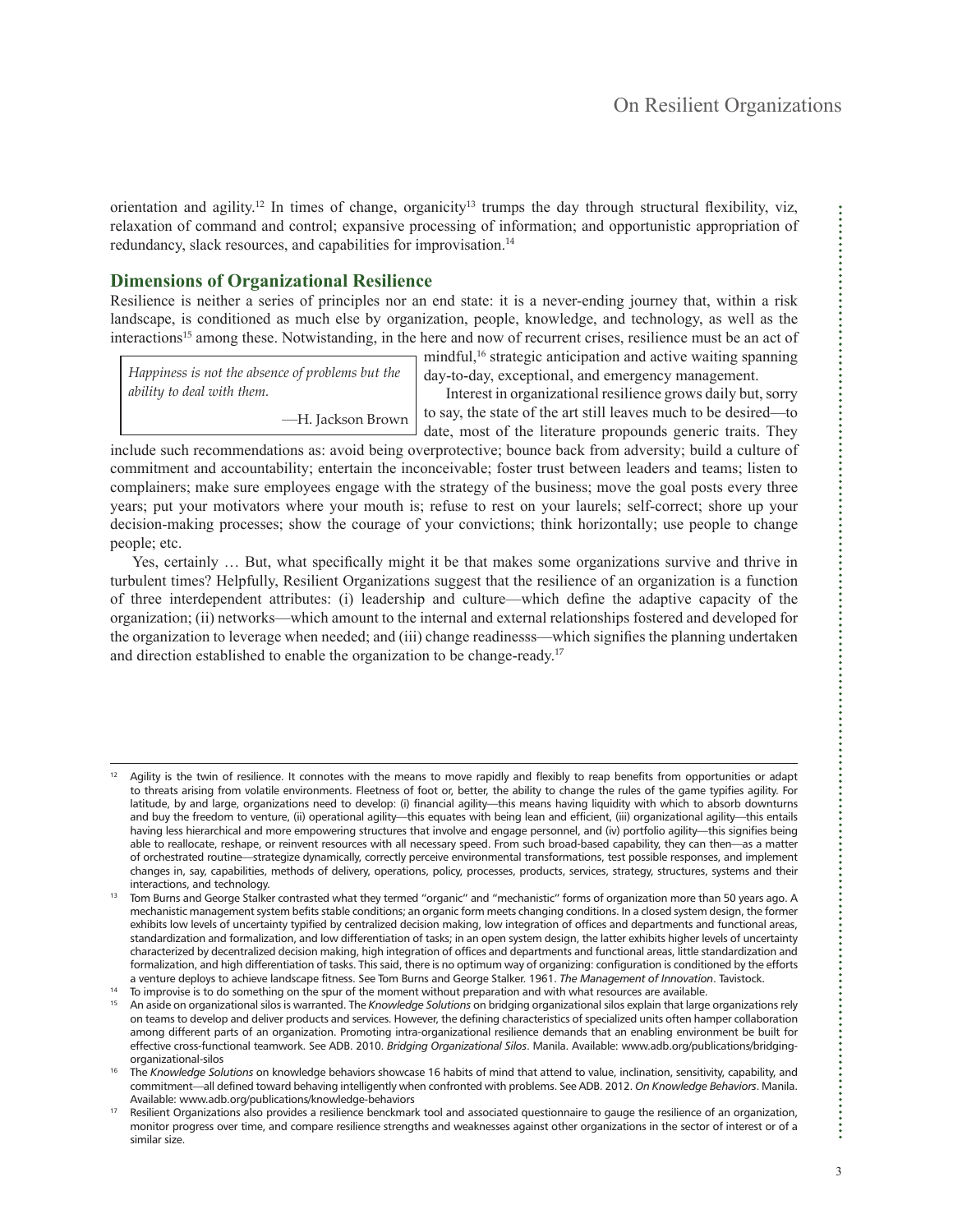

| Indicator              |                              | Description                                                                                                                                                                                                                                                                                                                        |
|------------------------|------------------------------|------------------------------------------------------------------------------------------------------------------------------------------------------------------------------------------------------------------------------------------------------------------------------------------------------------------------------------|
| Leadership and Culture | Leadership                   | Strong crisis leadership that provides good management and decision making during<br>times of crisis, as well as continuous evaluation of strategies and work programs<br>against organizational goals.                                                                                                                            |
|                        | <b>Staff Engagement</b>      | The engagement and involvement of staff who understand the link between their own<br>work, the organization's resilience, and its long term success. Staff are empowered and<br>use their skills to solve problems.                                                                                                                |
|                        | Situation<br>Awareness       | Staff are encouraged to be vigilant about the organization, its performance, and<br>potential problems. Staff are rewarded for sharing good and bad news about the<br>organization including early warning signals and these are quickly reported to<br>organizational leaders.                                                    |
|                        | Decision Making              | Staff have the appropriate authority to make decisions related to their work and<br>authority is clearly delegated to enable a crisis response. Highly skilled staff are<br>involved, or are able to make, decisions where their specific knowledge adds significant<br>value, or where their involvement will aid implementation. |
|                        | Innovation and<br>Creativity | Staff are encouraged and rewarded for using their knowledge in novel ways to solve<br>new and existing problems, and for utilizing innovative and creative approaches to<br>developing solutions.                                                                                                                                  |
| Networks               | Effective<br>Partnerships    | An understanding of the relationships and resources the organization might need to<br>access from other organizations during a crisis, and planning and management to ensure<br>this access.                                                                                                                                       |
|                        | Leveraging<br>Knowledge      | Critical information is stored in a number of formats and locations and staff have access<br>to expert opinions when needed. Roles are shared and staff are trained so that someone<br>will always be able to fill key roles.                                                                                                      |
|                        | <b>Breaking Silos</b>        | Minimization of divisive social, cultural, and behavioral barriers, which are most<br>often manifested as communication barriers creating disjointed, disconnected, and<br>detrimental ways of working.                                                                                                                            |
|                        | <b>Internal Resources</b>    | The management and mobilization of the organization's resources to ensure its ability<br>to operate during business as usual, as well as being able to provide the extra capacity<br>required during a crisis.                                                                                                                     |

# **Table: Resilience Indicators**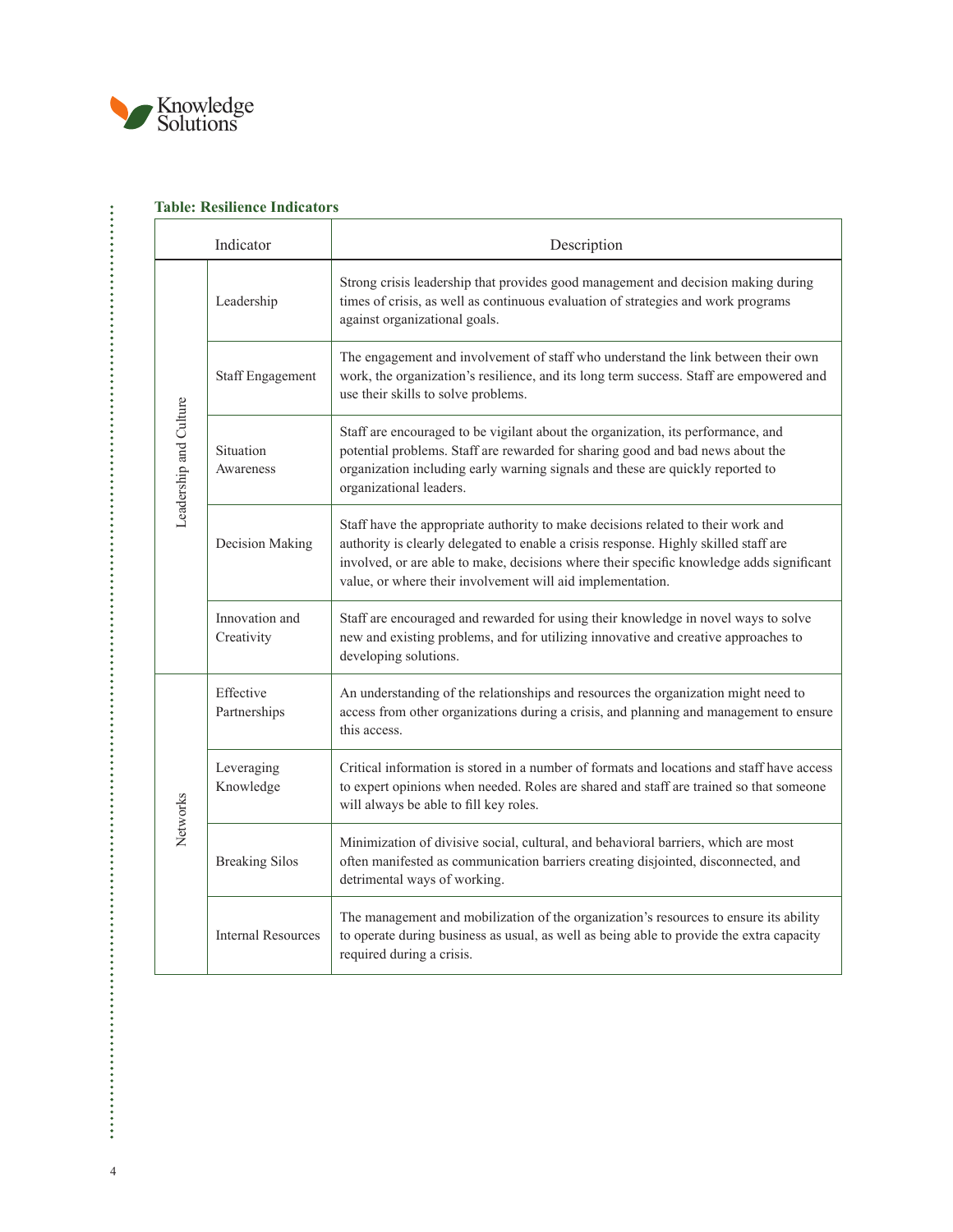......

| Indicator        |                                | Description                                                                                                                                                                                                                          |
|------------------|--------------------------------|--------------------------------------------------------------------------------------------------------------------------------------------------------------------------------------------------------------------------------------|
| Change Readiness | Unity of Purpose               | An organization-wide awareness of what the organization's priorities would be<br>following a crisis, clearly defined at the organization level, as well as an understanding<br>of the organization's minimum operating requirements. |
|                  | Proactive Posture              | A strategic and behavioral readiness to respond to early warning signals of change in<br>the organization's internal and external environment before they escalate into crisis.                                                      |
|                  | Planning<br>Strategies         | The development and evaluation of plans and strategies to manage vulnerabilities in<br>relation to the business environment and its stakeholders.                                                                                    |
|                  | <b>Stress Testing</b><br>Plans | The participation of staff in simulations or scenarios designed to practice response<br>arrangements and validate plans.                                                                                                             |

Source: Resilient Organizations. 2012. Available: [www.resorgs.org.nz/](http://www.resorgs.org.nz/)

### **Further Reading**

ADB. 2008a. *Reading the Future*. Manila. Available: [www.adb.org/publications/reading-future](http://www.adb.org/publications/reading-future)

―――. 2008b. *Action Learning*. Manila. Available: [www.adb.org/publications/action-learning](http://www.adb.org/publications/action-learning)

―――. 2009a. *Overcoming Roadblocks to Learning*. Manila. Available: [www.adb.org/publications/overcoming](http://www.adb.org/publications/overcoming-roadblocks-learning)[roadblocks-learning](http://www.adb.org/publications/overcoming-roadblocks-learning)

―――. 2009b. *Dimensions of the Learning Organization*. Manila. Available: [www.adb.org/publications/](http://www.adb.org/publications/dimensions-learning-organization) [dimensions-learning-organization](http://www.adb.org/publications/dimensions-learning-organization)

―――. 2009c. *Building a Learning Organization*. Manila. Available: [www.adb.org/publications/building](http://www.adb.org/publications/building-learning-organization)[learning-organization](http://www.adb.org/publications/building-learning-organization)

―――. 2009d. *Understanding Complexity*. Manila. Available: [www.adb.org/publications/understanding](http://www.adb.org/publications/understanding-complexity)[complexity](http://www.adb.org/publications/understanding-complexity)

―――. 2009e. *A Primer on Organizational Learning*. Manila. Available: [www.adb.org/publications/primer](http://www.adb.org/publications/primer-organizational-learning)[organizational-learning](http://www.adb.org/publications/primer-organizational-learning)

―――. 2010a. *The Critical Incident Technique*. Manila. Available: [www.adb.org/publications/critical-incident](http://www.adb.org/publications/critical-incident-technique)[technique](http://www.adb.org/publications/critical-incident-technique)

―――. 2010b. *Bridging Organizational Silos*. Manila. Available: [www.adb.org/publications/bridging](http://www.adb.org/publications/bridging-organizational-silos)[organizational-silos](http://www.adb.org/publications/bridging-organizational-silos)

―――. 2011. *A Primer on Corporate Governance*. Manila. Available: [www.adb.org/publications/primer](http://www.adb.org/publications/primer-corporate-governance)[corporate-governance](http://www.adb.org/publications/primer-corporate-governance)

―――. 2012a. *On Organizational Configurations*. Manila. Available: [www.adb.org/publications/organizational](http://www.adb.org/publications/organizational-configurations)[configurations](http://www.adb.org/publications/organizational-configurations)

―――. 2012b. *Future Search Conferencing*. Manila. Available: [www.adb.org/publications/future-search](http://www.adb.org/publications/future-search-conferencing)[conferencing](http://www.adb.org/publications/future-search-conferencing)

#### **For further information.**

Contact Olivier Serrat, Principal Knowledge Management Specialist, Regional and Sustainable Development Department, Asian Development Bank (oserrat@adb.org).